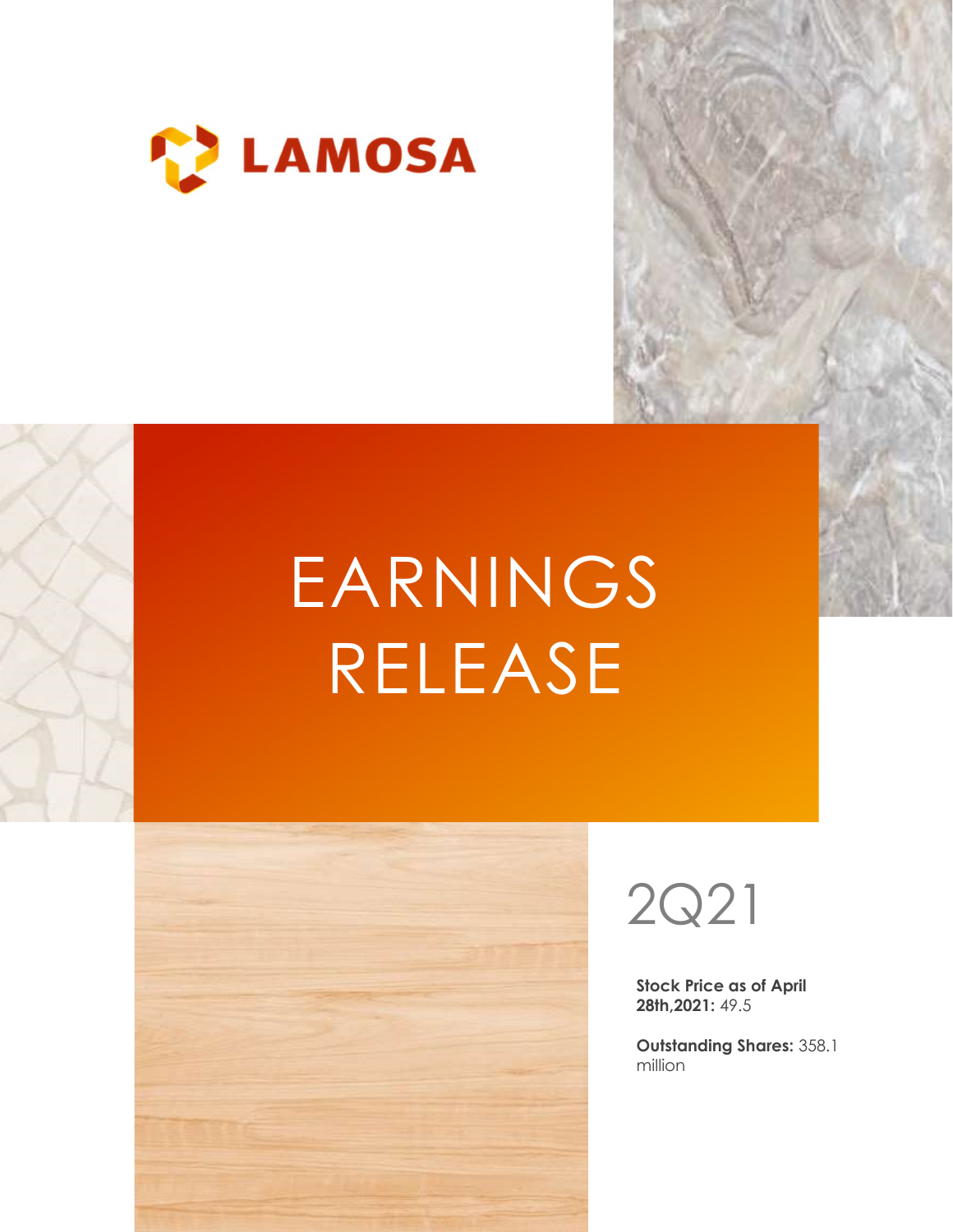| Growth in Sales and EBITDA of 54% and 189%, respectively.<br>Improvement in Operating Margins. Cash Flow generation supporting<br>investments and reducing leverage. |               |              |                  |              |            |        |
|----------------------------------------------------------------------------------------------------------------------------------------------------------------------|---------------|--------------|------------------|--------------|------------|--------|
|                                                                                                                                                                      |               |              |                  |              |            |        |
|                                                                                                                                                                      |               |              |                  |              |            |        |
|                                                                                                                                                                      |               |              |                  |              |            |        |
|                                                                                                                                                                      |               |              |                  |              |            |        |
|                                                                                                                                                                      |               |              |                  |              |            |        |
| Figures in millions of nominal Mexican Pesos. Figures may vary due to rounding.                                                                                      |               |              |                  |              |            |        |
|                                                                                                                                                                      |               |              |                  |              |            |        |
| Figures calculated under IFRS.                                                                                                                                       |               |              |                  |              |            |        |
| <b>Estado de Resultados</b>                                                                                                                                          | 2Q            | 2Q           |                  | <b>YTD</b>   | <b>YTD</b> |        |
|                                                                                                                                                                      | 2020          | 2021         | Var <sub>%</sub> | 2020         | 2021       | Var %  |
| <b>Net Sales</b>                                                                                                                                                     | 3,523         | 6,158        | 75%              | 7,927        | 12,245     | 54%    |
| Cost of Sales                                                                                                                                                        | 2,272         | 3,231        | 42%              | 4,791        | 6,494      | 36%    |
| <b>Gross Profit</b>                                                                                                                                                  | 1,251         | 2,926        | 134%             | 3,136        | 5,752      | 83%    |
|                                                                                                                                                                      |               | 48%          |                  | 40%          | 47%        |        |
| <b>Gross Margin</b>                                                                                                                                                  | 36%           |              |                  |              | 2,752      | 29%    |
|                                                                                                                                                                      | 957           | 1,358        | 42%              |              |            |        |
| <b>Operating Expenses</b>                                                                                                                                            | 317           |              | 410%             | 2,138<br>887 |            | 243%   |
|                                                                                                                                                                      |               | 1,614        |                  | 11%          | 3,039      |        |
| Operating Income<br><b>Operating Margin</b>                                                                                                                          | 9%            | 26%          |                  |              | 25%        |        |
|                                                                                                                                                                      | 447           | 1,817        | 306%             | 1,192        | 3,444      | 189%   |
| <b>EBITDA</b><br><b>EBITDA Margin</b><br>Comprehensive Financing                                                                                                     | 13%<br>$-176$ | 30%<br>$-21$ |                  | 15%<br>1,511 | 28%<br>222 | $-85%$ |
|                                                                                                                                                                      |               |              |                  |              |            |        |
|                                                                                                                                                                      | 450           | 1,196        | 166%             | $-475$       | 1,984      |        |
| Cost<br>Net Income<br>Net Margin                                                                                                                                     | 13%           | 19%          |                  | $-6\%$       | 16%        |        |

| verage.       |                                 |       |                                          |            |        |
|---------------|---------------------------------|-------|------------------------------------------|------------|--------|
|               |                                 |       | Margins. Cash Flow generation supporting |            |        |
| 2Q            | may vary due to rounding.<br>2Q |       | <b>YTD</b>                               | <b>YTD</b> |        |
| 2020          | 2021                            | Var % | 2020                                     | 2021       | Var %  |
| 3,523         | 6,158                           | 75%   | 7,927                                    | 12,245     | 54%    |
| 2,272         | 3,231                           | 42%   | 4,791                                    | 6,494      | 36%    |
| ,251          | 2,926                           | 134%  | 3,136                                    | 5,752      | 83%    |
| 36%           | 48%                             |       | 40%                                      | 47%        |        |
| 957           | 1,358                           | 42%   | 2,138                                    | 2,752      | 29%    |
| 317           | 1,614                           | 410%  | 887                                      | 3,039      | 243%   |
| $9\%$         | 26%                             |       | 11%                                      | 25%        |        |
| 447           | 1,817                           | 306%  | 1,192                                    | 3,444      | 189%   |
| 13%           | 30%                             |       | 15%                                      | 28%        |        |
|               |                                 |       |                                          |            |        |
| $-176$        | $-21$                           |       | 1,511                                    | 222        | $-85%$ |
| 450           | 1,196                           | 166%  | $-475$                                   | 1,984      |        |
| 13%           | 19%                             |       | $-6\%$                                   | 16%        |        |
|               |                                 |       |                                          |            |        |
| 2Q            | 2Q                              |       | <b>YTD</b>                               | <b>YTD</b> |        |
| 2020          | 2021                            | Var % | 2020                                     | 2021       | Var %  |
| 825           | 2,110                           | 156%  | 2,032                                    | 4,264      | 110%   |
|               |                                 |       |                                          |            |        |
| <b>DEC</b>    | <b>JUN</b>                      |       |                                          |            |        |
| 2020          | 2021                            | Var % |                                          |            |        |
|               | 4,595                           | $0\%$ |                                          |            |        |
|               |                                 |       |                                          |            |        |
| 4,610<br> 1.1 | 0.7                             |       |                                          |            |        |

|               |      |       |       | YTC   | <b>YTL</b> |        |
|---------------|------|-------|-------|-------|------------|--------|
|               | 2020 | 2021  | Var % | 2020  | 2021       | Var %  |
| Foreign Sales | 825  | 2,110 | 56%   | 2,032 | 4,264      | $10\%$ |

| YTD   | YTD   |         |
|-------|-------|---------|
| 2020  | 2021  | Var $%$ |
| 2,032 | 4,264 | 110%    |

|                    | <b>DEC</b> | JUN   |       |
|--------------------|------------|-------|-------|
|                    | 2020       | 2021  | Var % |
| Net Debt           | 4,610      | 4,595 | 0%    |
| Net Debt / EBITDA' | I . I      | 0.7   |       |
| $Capex^2$          | 78         | 541   |       |

1 EBITDA Last Twelve Months as of June 2021.

2 Refers to year-to-date investments as of June.

The increase in demand for the company's products as a result of the recovery of construction and house remodeling in our country and the greater dynamism of the markets in South America, was reflected in the extraordinary results achieved during the first half of the year.

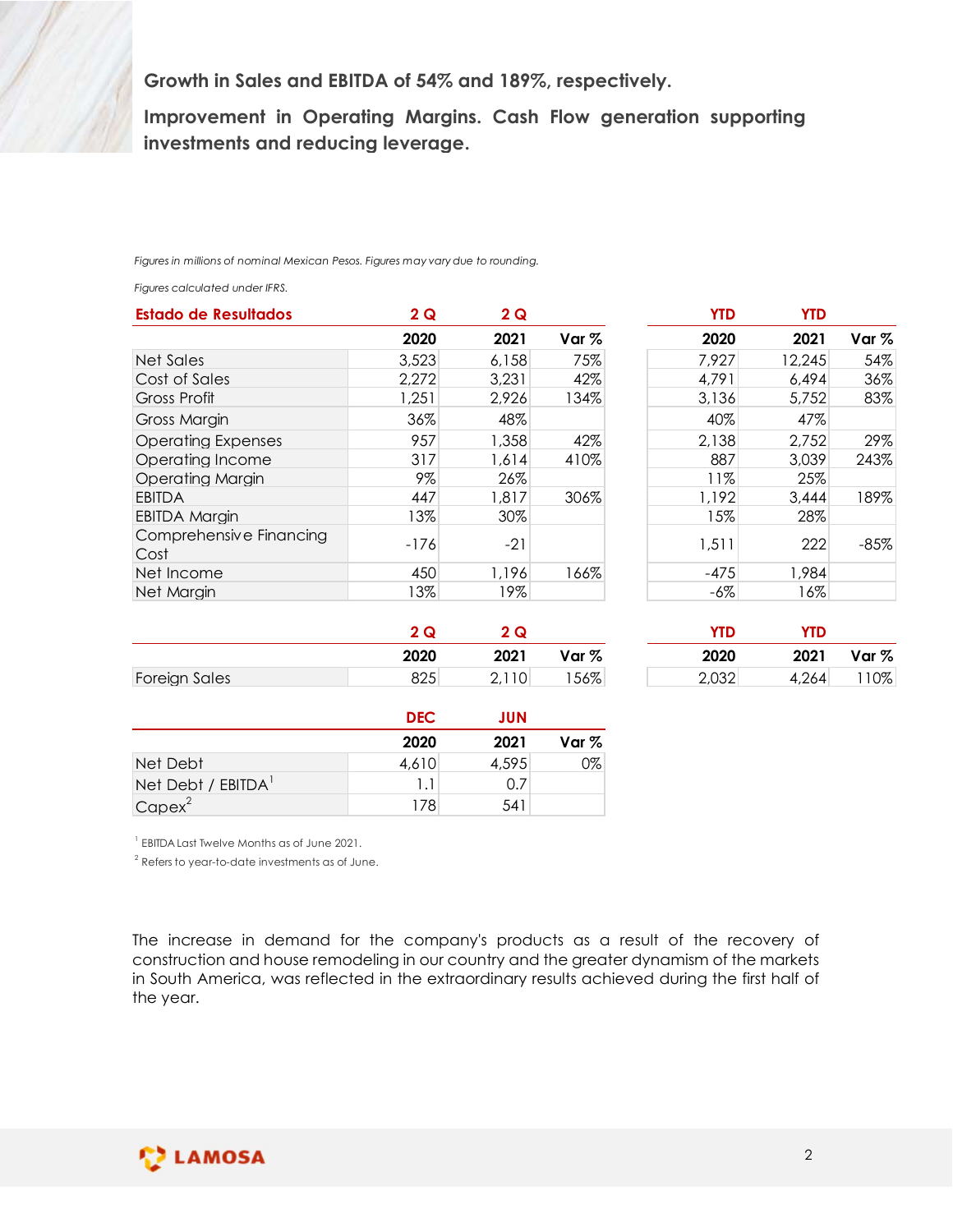

# San Pedro Garza García, Nuevo Leon, Mexico, July 28th, 2021. Grupo Lamosa announces its results related to the second quarter of 2021.

Figures in millions of Mexican Pesos. Figures may vary due to rounding. Figures calculated under International Financial Reporting Standards.

# SALES

Consolidated sales at the end of the first six months of the year totaled \$12,245 million Pesos, a 54% increase over the \$7,927 million recorded in the first half of 2020. Consolidated sales growth was driven by both a 34% increase in sales in Mexico and outstanding growth in sales abroad.



# FOREIGN SALES

Foreign sales during first half of the year totaled \$4,264 million Pesos, representing 35% of total sales and 110% growth, when compared to sales of \$2,019 million in the first half of 2020, period that was most affected by the pandemic last year.





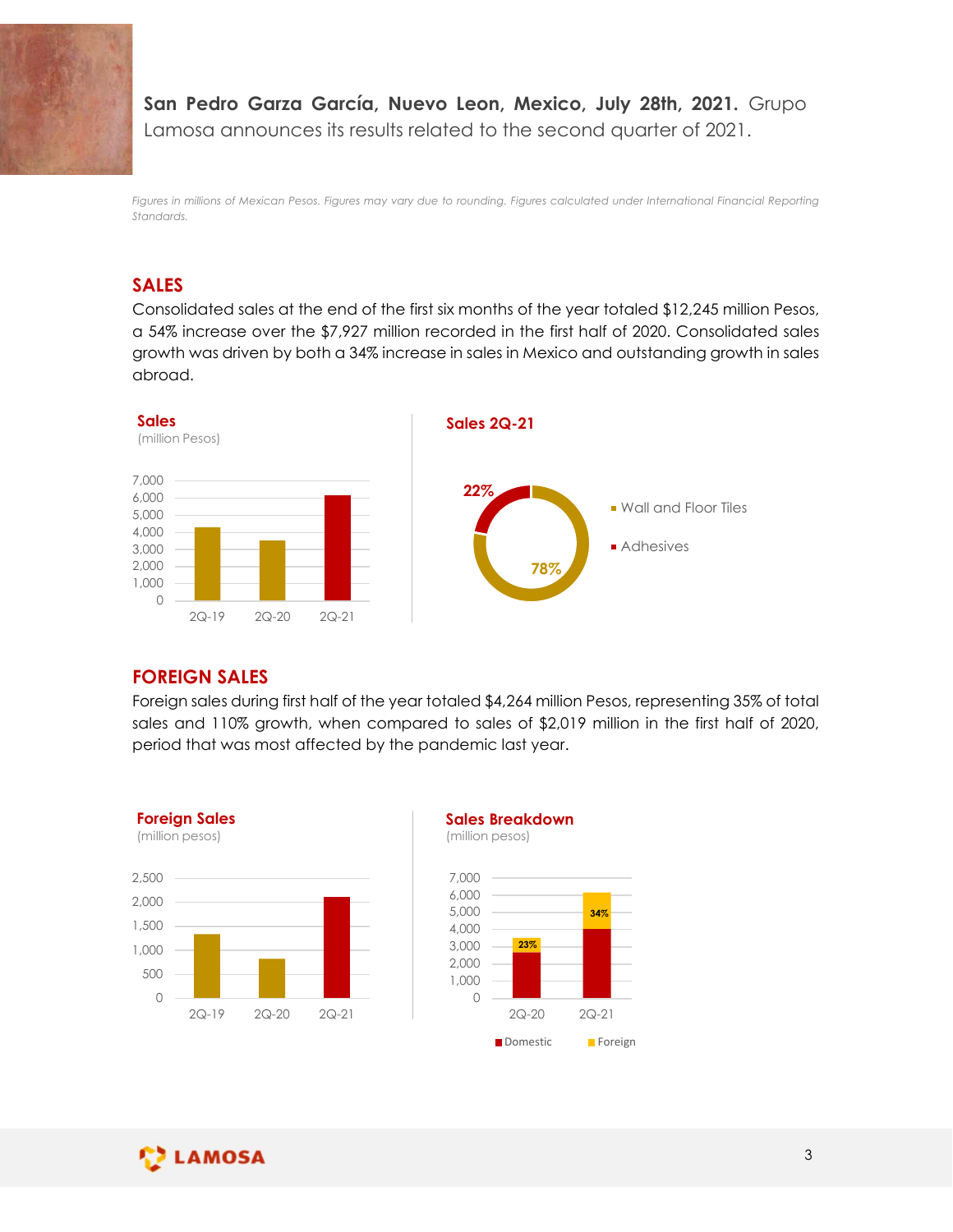

# PERFORMANCE PER BUSINESS SEGMENT

| <b>PERFORMANCE PER BUSINESS SEGMENT</b>                                             |                             |                |             |                  |               |            |               |                 |             |
|-------------------------------------------------------------------------------------|-----------------------------|----------------|-------------|------------------|---------------|------------|---------------|-----------------|-------------|
|                                                                                     |                             |                |             |                  |               |            |               |                 |             |
| During the first semester of the year, Grupo Lamosa's businesses showed outstanding |                             |                |             |                  |               |            |               |                 |             |
| growth in their results.                                                            |                             |                |             |                  |               |            |               |                 |             |
|                                                                                     | <b>Wall and Floor Tiles</b> |                |             | <b>Adhesives</b> |               |            | <b>Total</b>  |                 |             |
|                                                                                     |                             |                |             |                  |               |            |               | <b>YTD</b>      |             |
|                                                                                     | <b>YTD</b>                  | <u>YTD</u>     | Var %       | YID              | <b>YTD</b>    | Var %      | <b>YTD</b>    |                 | Var %       |
| Sales                                                                               | 2020<br>5,810               | 2021           | 65%         | 2020<br>2,117    | 2021<br>2,680 | 27%        | 2020<br>7,927 | 2021            | 54%         |
| EBIT                                                                                | 545                         | 9,565<br>2,428 | 346%        | 469              | 679           | 45%        | 887           | 12,245<br>3,039 | 243%        |
| Dep. & Amort. and Others                                                            | 245                         | 329            | 34%         | 28               | 34            | 22%        | 306           | 405             | 33%         |
|                                                                                     | 790                         | 2,757          | 249%        | 497              | 713           | 43%        | 1,192         | 3,444           | 189%        |
| <b>EBITDA</b><br>$\%$                                                               | 14%                         | 29%            |             | 23%              | 27%           |            | 15%           | 28%             |             |
|                                                                                     |                             |                |             |                  |               |            |               |                 |             |
|                                                                                     | <b>Wall and Floor Tiles</b> |                |             | <b>Adhesives</b> |               |            | <b>Total</b>  |                 |             |
|                                                                                     | $2Q - 20$                   | $2Q-21$        | Var %       | $2Q - 20$        | $2Q-21$       | Var %      | $2Q - 20$     | $2Q-21$         | Var %       |
| Sales                                                                               | 2,544                       | 4,828          | 90%         | 978              | 1,330         | 36%        | 3,523         | 6,158           | 75%         |
| Uafir                                                                               | 145                         | 1,309          | 804%        | 221              | 321           | 45%        | 317           | 1,614           | 410%        |
| Dep. & Amort. and Others                                                            | 101<br>245                  | 165<br>1,474   | 64%<br>501% | 4 <br>235        | 17<br>337     | 23%<br>44% | 130           | 204<br>1,817    | 56%<br>306% |

|                          | <b>Wall and Floor Tiles</b> |               |          | <b>Adhesives</b> |              |               | <b>Total</b>  |              |               |
|--------------------------|-----------------------------|---------------|----------|------------------|--------------|---------------|---------------|--------------|---------------|
|                          | 2Q-20                       | <u> 2Q-21</u> | Var $\%$ | 2Q-20            | <u>2Q-21</u> | <u>Var %.</u> | <u> 2Q-20</u> | <u>2Q-21</u> | <u>Var %i</u> |
| Sales                    | 2,544                       | 4,828         | $90\%$   | 978              | ,330         | 36%           | 3,523         | 6,158        | 75%           |
| Uafir                    | 45                          | .309          | 804%     | 221              | 321          | 45%           | 317           | ,614         | 410%          |
| Dep. & Amort. and Others | 101                         | 65            | 64%      |                  |              | 23%           | 130           | 204          | 56%           |
| <b>EBITDA</b>            | 245                         | ,474          | 501%     | 235              | 337          | 44%           | 447           | ,817         | 306%          |
| %                        | 10%                         | 31%           |          | 24%              | 25%          |               | 13%           | 30%          |               |

# WALL AND FLOOR TILES

Sales of the Wall and Floor Tiles business during the first half of the year amounted to \$9,565 million Pesos, which represented 78% of the company's consolidated sales, and a 65% growth rate when compared to sales of \$5,810 million posted during the first half of 2020. This growth was favored by the reactivation of the markets where the business operates and by the incorporation of Eurocerámica's operations in Colombia.

# ADHESIVES

The adhesives business recorded sales of \$2,680 million Pesos during the first half of the year, representing 22% of total sales and a 27% growth when compared to sales of \$2,117 million recorded during the first half of last year.

#### OPERATING INCOME

During the second quarter of the year, Grupo Lamosa maintained the pace of growth in its operating results, showing outstanding growth and considerable improvements in its profitability margins. Operating income for the first half of the year totaled \$3,039 million Pesos, 243% higher than the \$887 million recorded during the first half of 2020. The operating income to sales margin showed a favorable performance during these periods, increasing from 11% to 25%. The investments made in the businesses to capitalize on synergies and the digital culture that has gradually permeated the organization have contributed to achieving higher levels of operating efficiency.

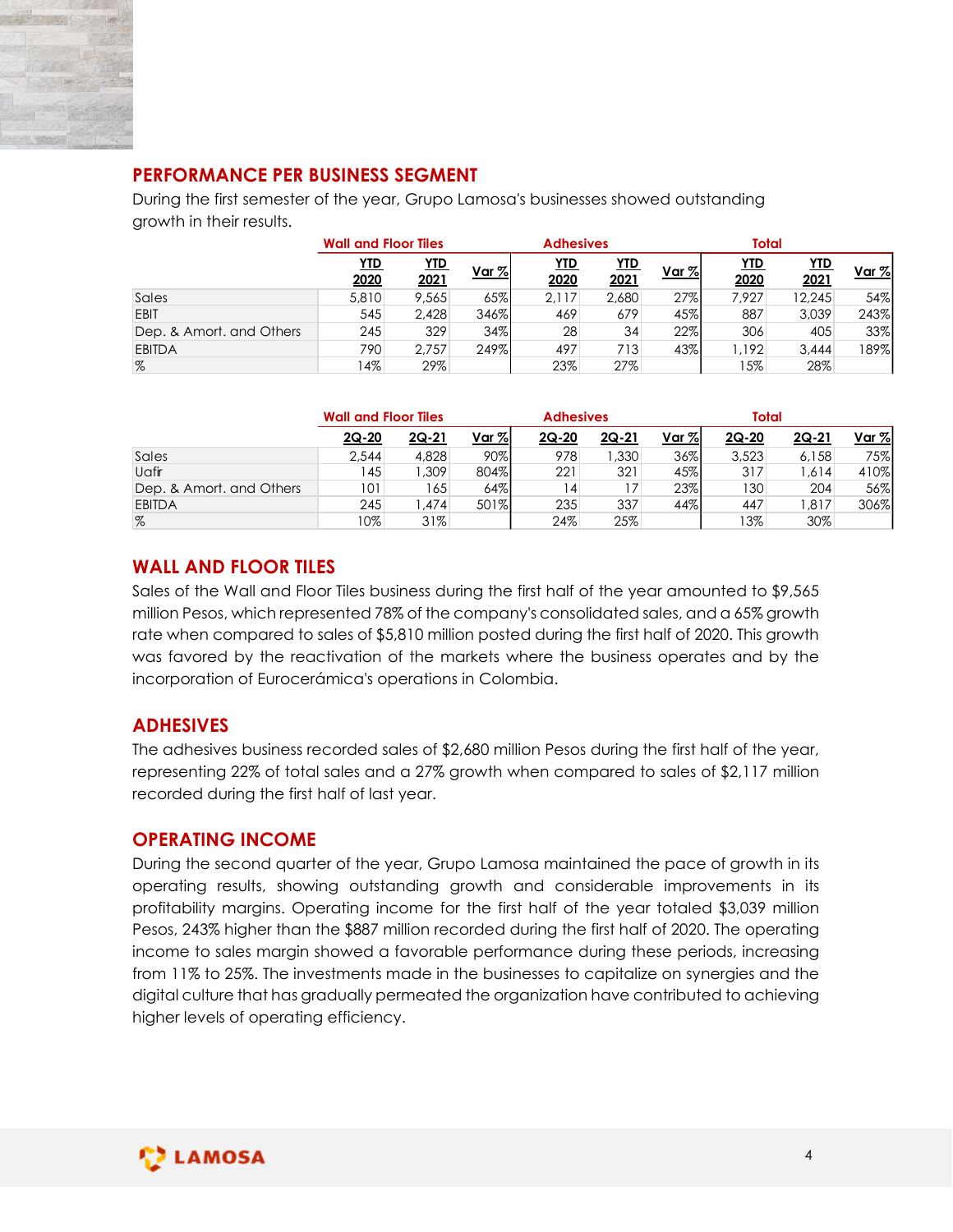

During the first half of the year, the company's Ebitda was ascended to \$3,444 million Pesos, an amount that represented a 189% growth rate when compared to the Ebitda of \$1,192 million recorded during the same period of the previous year. The Ebitda to Sales margin was 28%, which compares favorably with the 15% margin recorded at the end of the first half of 2020.



# NET INCOME

The reduction in interest rates and the strengthening of the peso against the dollar during the first half of the year had a favorable impact on the comprehensive financing result. Net Financial Expense at the end of the first half of the year ascended to \$142 million Pesos, a 39% reduction when compared to the \$234 million pesos recorded during the first half of 2020. Similarly, the accumulated foreign exchange loss at the end of the second quarter of the year was \$5 million Pesos, which compares favorably with the foreign exchange loss of \$1,290 million Pesos recorded during the first half of the previous year. The comprehensive financing result amounted to \$222 million Pesos, a reduction of 85% when compared to the result of \$1,511 million at the end of the first half of the previous year.

The extraordinary growth in operating results and the lower comprehensive financing result recorded during the first six months of the year had a favorable impact on the company's net income. Net income for the period totaled \$1,984 million Pesos, representing a 16% margin to sales, which compares favorably with the net loss of \$475 million recorded during the first half of 2020.

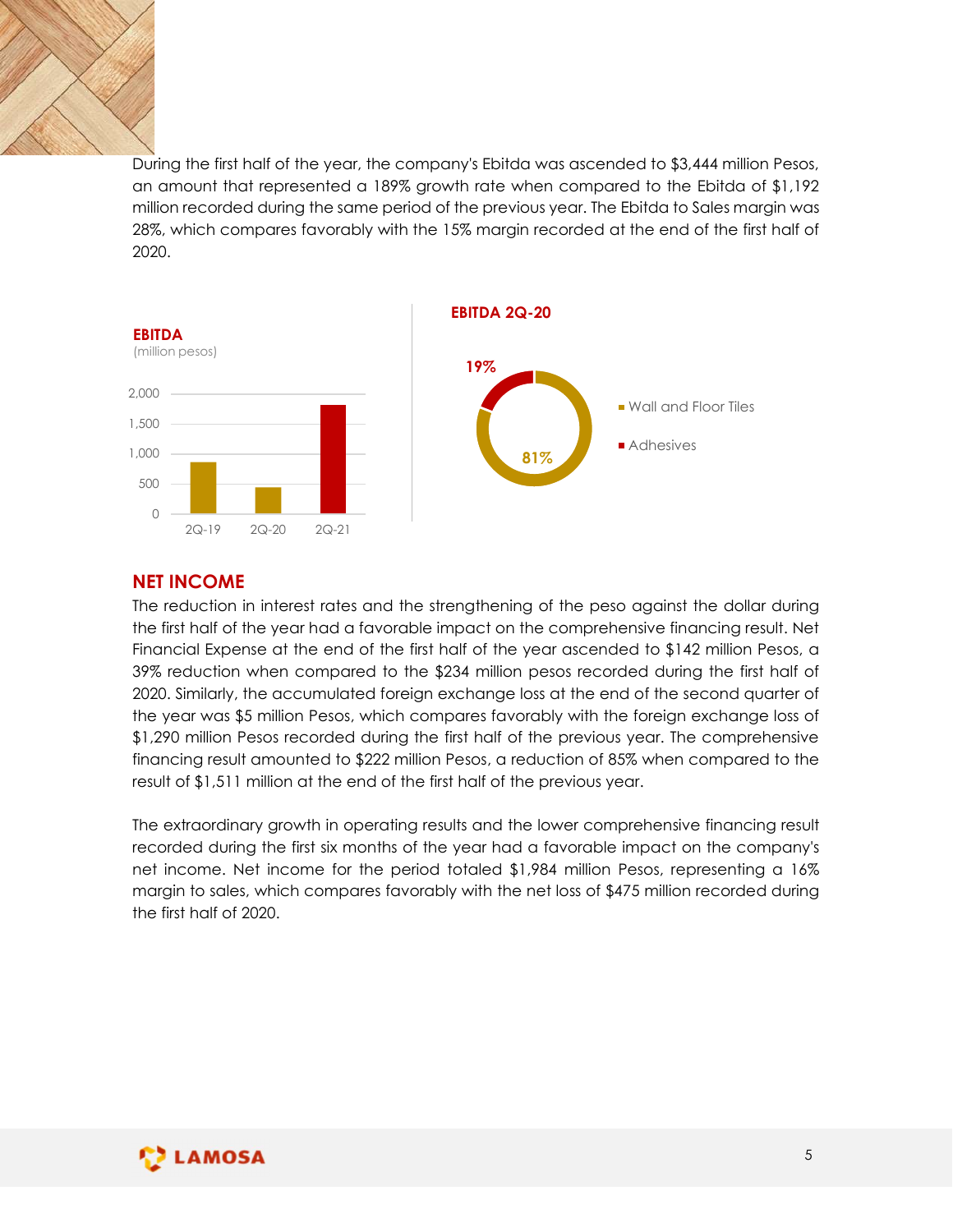



| ome   |                       |                          |            |            |          |
|-------|-----------------------|--------------------------|------------|------------|----------|
|       | <b>Financing Cost</b> | <b>Net Comprehensive</b> | <b>YTD</b> | <b>YTD</b> |          |
| esos) |                       |                          | 2020       | 2021       | Var $\%$ |
|       |                       |                          | 234        | 142        | $-39%$   |
|       |                       | Net Financial Expense    |            |            |          |
|       |                       | Exchange (Gain) Loss and | 1,278      | 80         | $-94%$   |
|       | Others                |                          | 1,511      | 222        | $-85%$   |
|       |                       |                          |            |            |          |
|       |                       |                          |            |            |          |
|       |                       |                          |            |            |          |

#### FINANCIAL PERFORMANCE

During the first half of the year, Grupo Lamosa continued to implement its investment plan, recording a total of \$541 million Pesos, which was aimed at supporting the company's organic and inorganic growth strategy, as well as supporting projects related to information technology. Grupo Lamosa's cash flow generation allowed the company to continue reducing its leverage ratio. The company's net debt stood at \$4,595 million Pesos, showing a Net Debt to Ebitda ratio of 0.7 times, which compares favorably with the 1.1 times ratio recorded at the end of 2020.  $\frac{200}{200}$ <br>  $\frac{200}{200}$ <br>  $\frac{200}{200}$ <br>  $\frac{200}{200}$ <br>  $\frac{200}{200}$ <br>  $\frac{200}{200}$ <br>  $\frac{200}{200}$ <br>  $\frac{200}{200}$ <br>  $\frac{200}{200}$ <br>  $\frac{200}{200}$ <br>  $\frac{200}{200}$ <br>  $\frac{200}{200}$ <br>  $\frac{200}{200}$ <br>  $\frac{200}{200}$ <br>
EINANCIAL P (million pesos) the Maturity Profile<br>
1,511 222 - 85%<br>
1,511 222 - 85%<br>
1,511 222 - 85%<br>
1,511 222 - 85%<br>
1,511 222 - 85%<br>
1,511 222 - 85%<br>
2,600<br>
2,500 -<br>
2,500 -<br>
2,500 -<br>
2,500 -<br>
2,500 -<br>
2,500 -





Grupo Lamosa's operating flexibility has contributed to its efficient response capacity, allowing it to meet the growing demand in its different business units. Grupo Lamosa has a healthy financial structure to support the company's future growth.